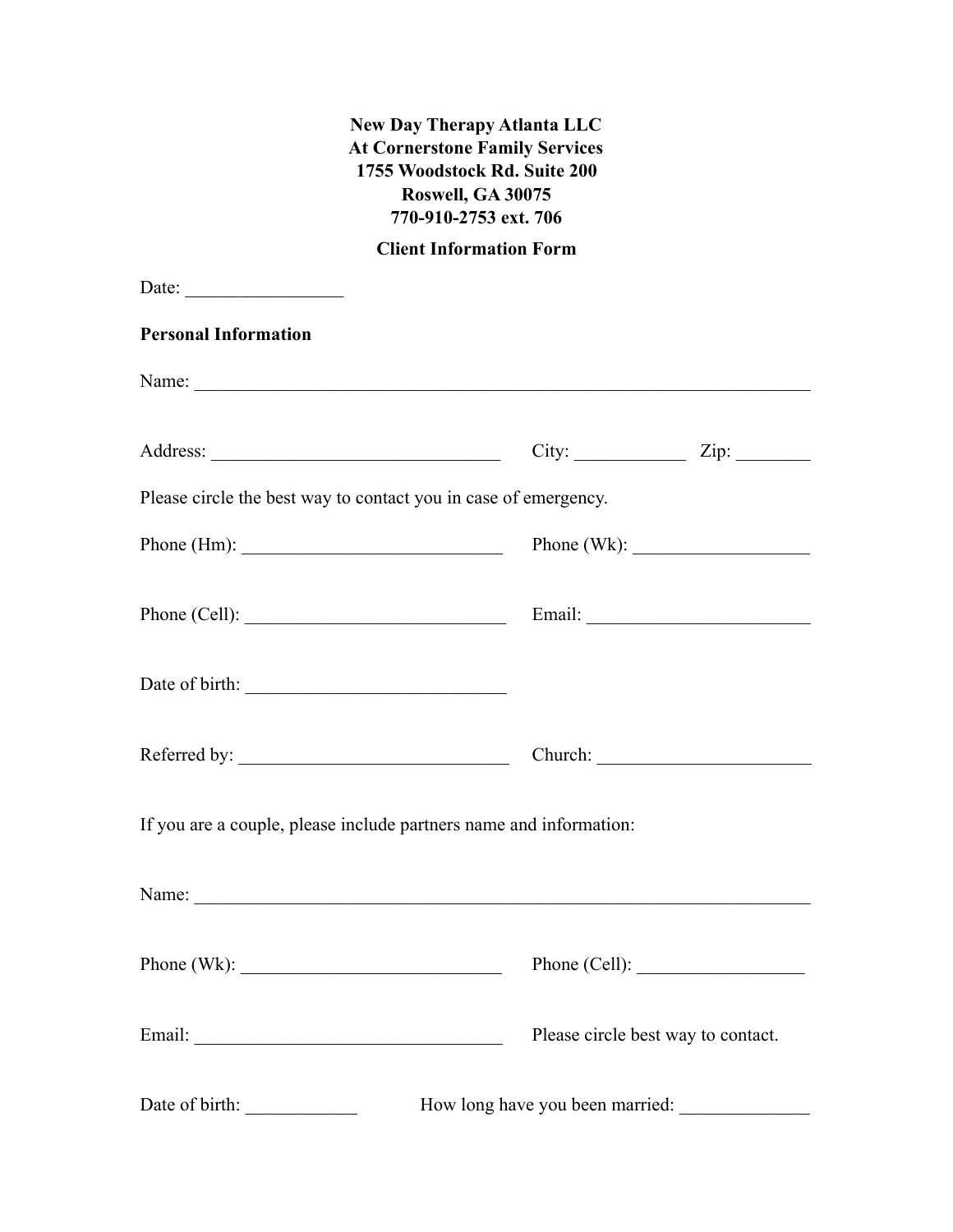| <b>Medical Information</b>              |                                                                                   |                           |
|-----------------------------------------|-----------------------------------------------------------------------------------|---------------------------|
|                                         | Please indicate the person the information is for:                                |                           |
|                                         |                                                                                   |                           |
|                                         | Current Medication?                                                               |                           |
| <b>Mental Health History</b>            |                                                                                   |                           |
|                                         | Please indicate the person the information is for: ______________________________ |                           |
|                                         |                                                                                   |                           |
|                                         | What was the reason?                                                              |                           |
|                                         | Have you ever been hospitalized for mental health issues? ______________________  |                           |
| <b>Symptoms Currently Experiencing:</b> |                                                                                   |                           |
| Sleep Disturbance                       | Poor Concentration                                                                | Delusions                 |
| Anorexia                                | Appetite Disturbance                                                              | Depressed Mood            |
| Paranoia                                | <b>Unusual Crying</b>                                                             | Irritability              |
| Low Energy                              | Anxiety                                                                           | Hallucinations            |
| Panic Attacks                           | Phobias                                                                           | <b>Sexual Dysfunction</b> |
| Aggressive Behavior                     | Obsessions/Compulsions                                                            | Bingeing/Purging          |
| Abusing                                 |                                                                                   |                           |
| Alcohol                                 | Diuretics                                                                         | <b>Street Drugs</b>       |
| Laxative                                | <b>Prescription Meds</b>                                                          |                           |

If you have children, please include the children's names and ages: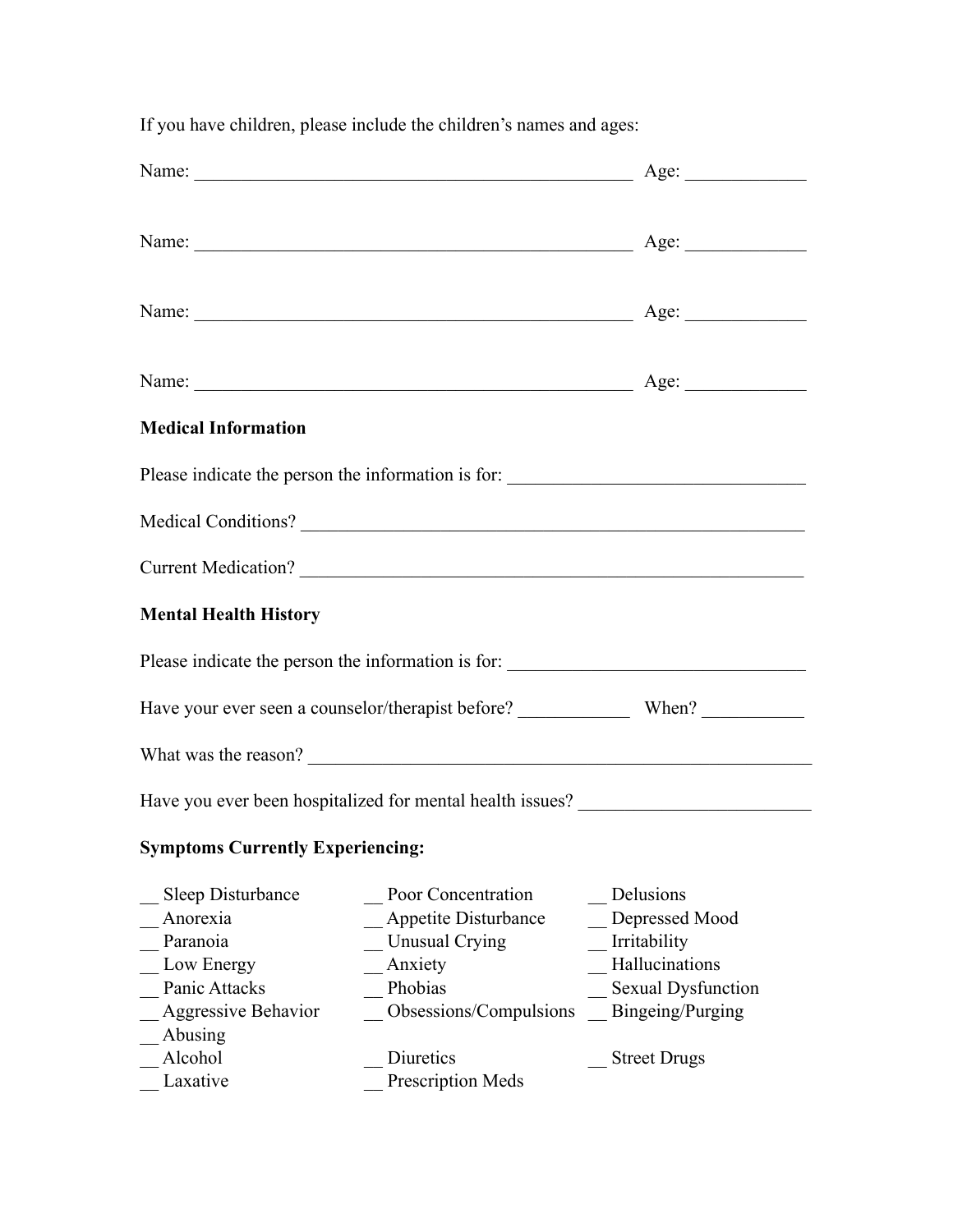**New Day Therapy Atlanta LLC At Cornerstone Family Services 1755 Woodstock Rd. Suite 200 Roswell, GA 30075 770-910-2753 ext. 706** 

## Rev. **Kenneth Cross, M. Div, LMFT**

## **Informed Consent for Treatment**

Therapy services remain confidential according to the State of Georgia's Marriage and Family Therapist licensing board.

However, Georgia law requires exception to confidentiality in the following circumstances:

- a. A client expresses an intent to inflict life-threatening harm to him/herself or someone else
- b. Current situations in which a minor or elderly person is experiencing physical and/or sexual abuse; a report must be made to the proper authorities

As a Pastoral Counselor, I cannot prescribe medication, nor can I hospitalize anyone. If those needs are determined, a referral will be made. I do not do forensic testimony or court evaluations.

Therapy is voluntary and you have the right to stop at any time.

Therapy is a fee-for-service relationship and payment is expected at time of service. Fee is based on a sliding scale and will be determined at the first session. I do not take insurance as payment. The normal fee will be charged for appointments cancelled with less than 24-hour notice. All appointments can be made, changed or cancelled by leaving a message on voice mail if I am not in the office.

## **I have read, understood and consent to these conditions.**

| Signed |                                         | Date |  |
|--------|-----------------------------------------|------|--|
| Signed |                                         | Date |  |
| Signed | (Parent signature if client is a minor) | Date |  |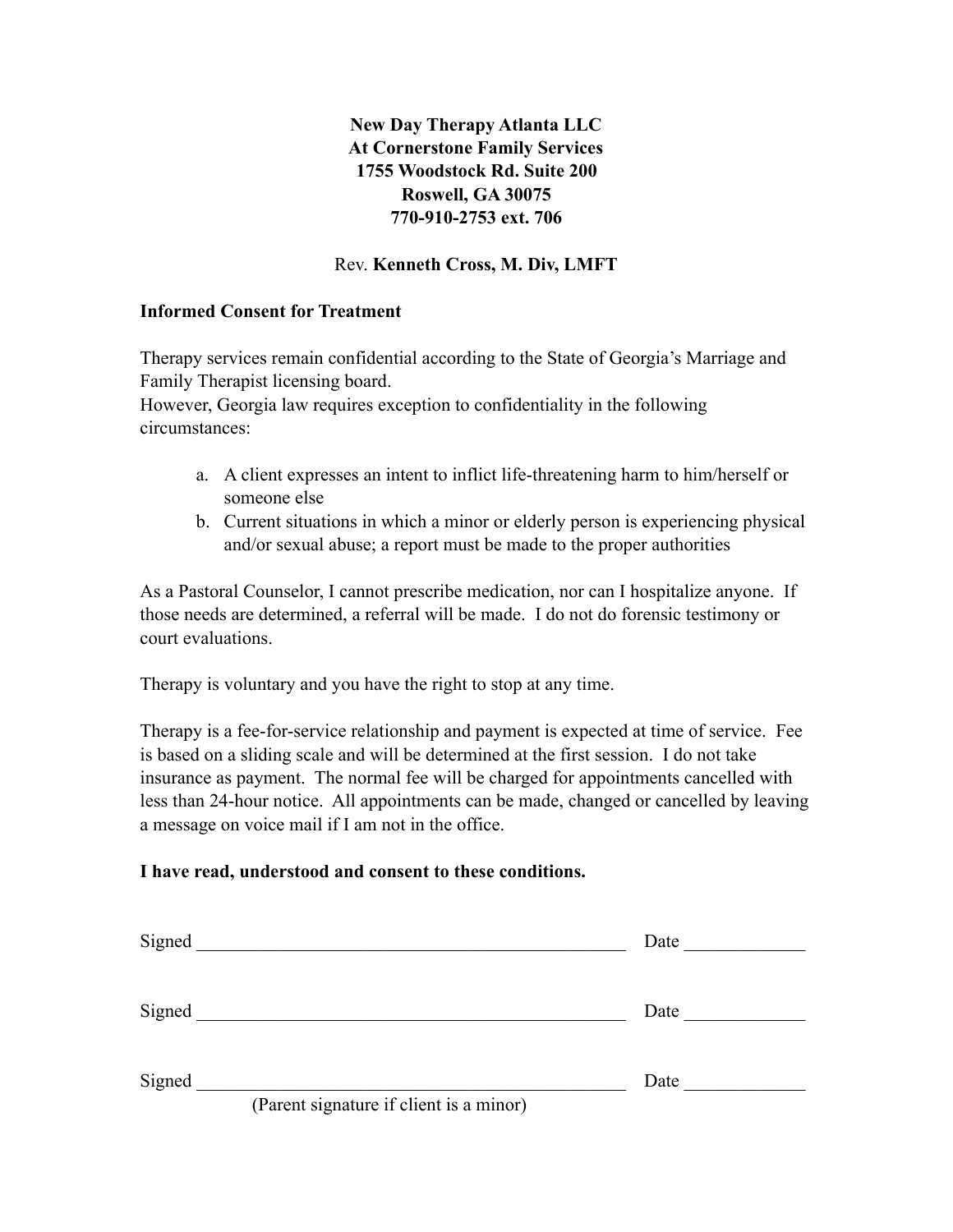**New Day Therapy Atlanta LLC At Cornerstone Family Services 1755 Woodstock Rd. Suite 200 Roswell, GA 30075 770-910-2753 ext. 706** 

#### **Tele-metal Health Informed Consent and Disclosure Agreement**

Secure and private communication as well as one's confidentiality, cannot be guaranteed when utilizing cellphones, smart phones, or regular email systems. It is the client's right to determine whether communication using non-secure technologies may be permitted and under what circumstances. Use of any non-secure technology to contact the clinician named in the consent form, shall be considered an implied consent to return messages to the client via the same non-secure technology, pending further clarification for the client. Please check in the spaces below, which modes of communication are permitted and which are not permitted. This consent may be altered at any time if and when the client's circumstances and/or preferences change.

In the event that the client chooses not to allow non-secure communication contact will be made via wire to wire telephone or by mail.

#### **Voice communication to client's cell/smart phone for:**

| Scheduling Appointments:                                   | Permitted | Not Permitted |
|------------------------------------------------------------|-----------|---------------|
| <b>Contact Between Sessions:</b>                           | Permitted | Not Permitted |
| Voice communication from clinician's cell/smart phone for: |           |               |
| Scheduling Appointments:                                   | Permitted | Not Permitted |
| <b>Contact Between Sessions:</b>                           | Permitted | Not Permitted |
| Text communication to client's cell/smart phone for:       |           |               |
| <b>Scheduling Appointments:</b>                            | Permitted | Not Permitted |
| <b>Contact Between Sessions:</b>                           | Permitted | Not Permitted |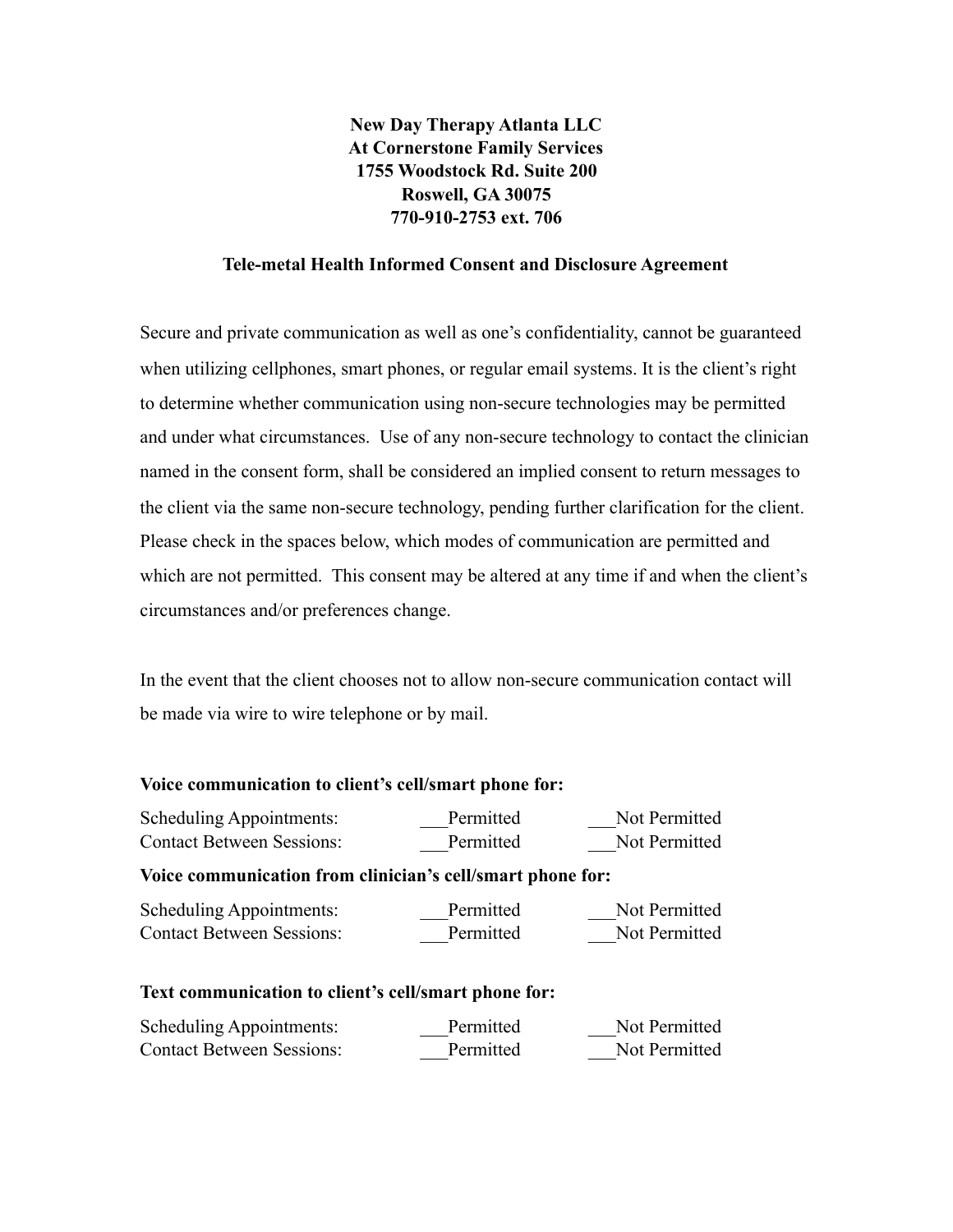| Text communication from clinician's cell/smart phone for:                                                             |           |                       |  |
|-----------------------------------------------------------------------------------------------------------------------|-----------|-----------------------|--|
| <b>Scheduling Appointments:</b>                                                                                       | Permitted | Not Permitted         |  |
| <b>Contact Between Sessions:</b>                                                                                      | Permitted | Not Permitted         |  |
| Contact via the client's email for:                                                                                   |           |                       |  |
| <b>Scheduling Appointments:</b>                                                                                       | Permitted | Not Permitted         |  |
| <b>Contact Between Sessions:</b>                                                                                      | Permitted | Not Permitted         |  |
| If permitted, list the permitted email address:                                                                       |           |                       |  |
| Teleconferencing based communication to client's portal for:                                                          |           |                       |  |
| Scheduling Appointments:                                                                                              | Permitted | Not Permitted         |  |
| <b>Contact Between Sessions:</b>                                                                                      | Permitted | Not Permitted         |  |
| <b>Statement of Authorization:</b><br>I have read this Tele-mental Health Consent and Authorization Agreement. It has |           |                       |  |
| been adequately explained to me and I understand its contents.                                                        |           |                       |  |
| Print Clients Name Here                                                                                               |           | Client Signature Here |  |
| Print Clients Name Here                                                                                               |           | Client Signature Here |  |
| Date                                                                                                                  | Date      |                       |  |